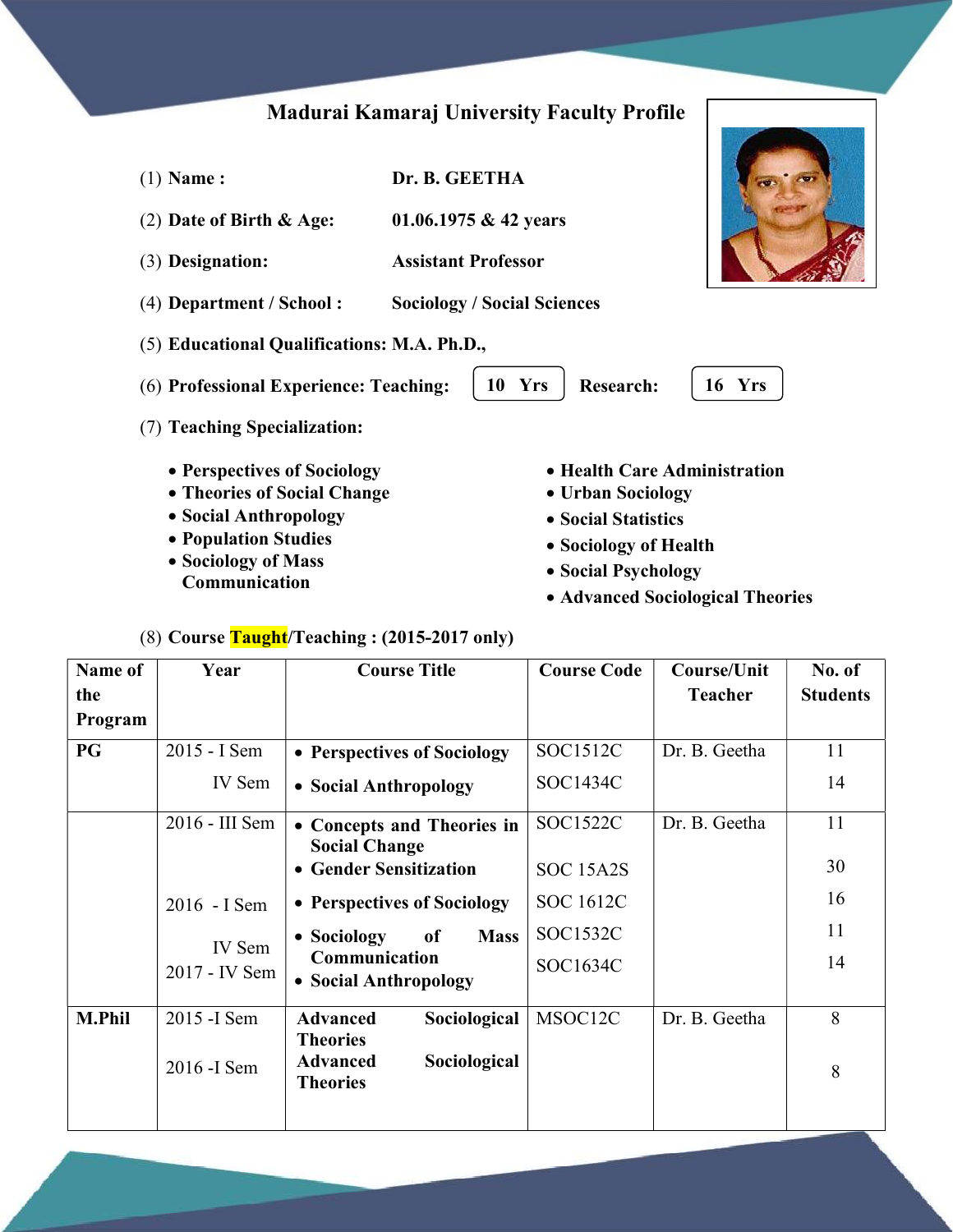| Ph.D | 2015 | <b>Sociology of Health and</b> | Course work | Dr. B. Geetha |  |
|------|------|--------------------------------|-------------|---------------|--|
|      |      | <b>Alternative System of</b>   |             |               |  |
|      |      | <b>Medicine</b>                |             |               |  |

#### (9) Teaching Awards / Recognition: ---

| S.No. | Name of the<br>Award | National/   Awarding<br>State/<br><b>International</b> | Agency | Month and Place<br>Year | Value<br>if any |
|-------|----------------------|--------------------------------------------------------|--------|-------------------------|-----------------|
|       |                      |                                                        |        |                         |                 |
|       |                      |                                                        |        |                         |                 |

#### (10) Research Specialization:

- Social Change and Development
- Women Empowerment and Development
- Social Exclusion
- Rural Development
- Population Studies
- (11) Research Supervision :

| Program       | Completed | Ongoing |
|---------------|-----------|---------|
| Ph.D.         |           |         |
| <b>M.Phil</b> |           |         |

- (12) Research Projects: Completed : 1 Ongoing : --
- (13) Details of Completed Research Projects :

| S.No. | Title of the       | <b>Funding Agency</b> | <b>Sanctioned</b> | <b>Total Grant</b> | Year    |
|-------|--------------------|-----------------------|-------------------|--------------------|---------|
|       | Project            |                       | Order No. &       |                    |         |
|       |                    |                       | Date              |                    |         |
|       | Social Exclusion   | University Grants     | $F.No.5-$         | 7,48,700.00        | 2011-13 |
|       | and Higher         | Commission            | 62/2010(HRP)      |                    |         |
|       | Education $-$      |                       | dated-            |                    |         |
|       | Challenges and     |                       | 24.12.2010        |                    |         |
|       | Negotiations: A    |                       |                   |                    |         |
|       | Gender Perspective |                       |                   |                    |         |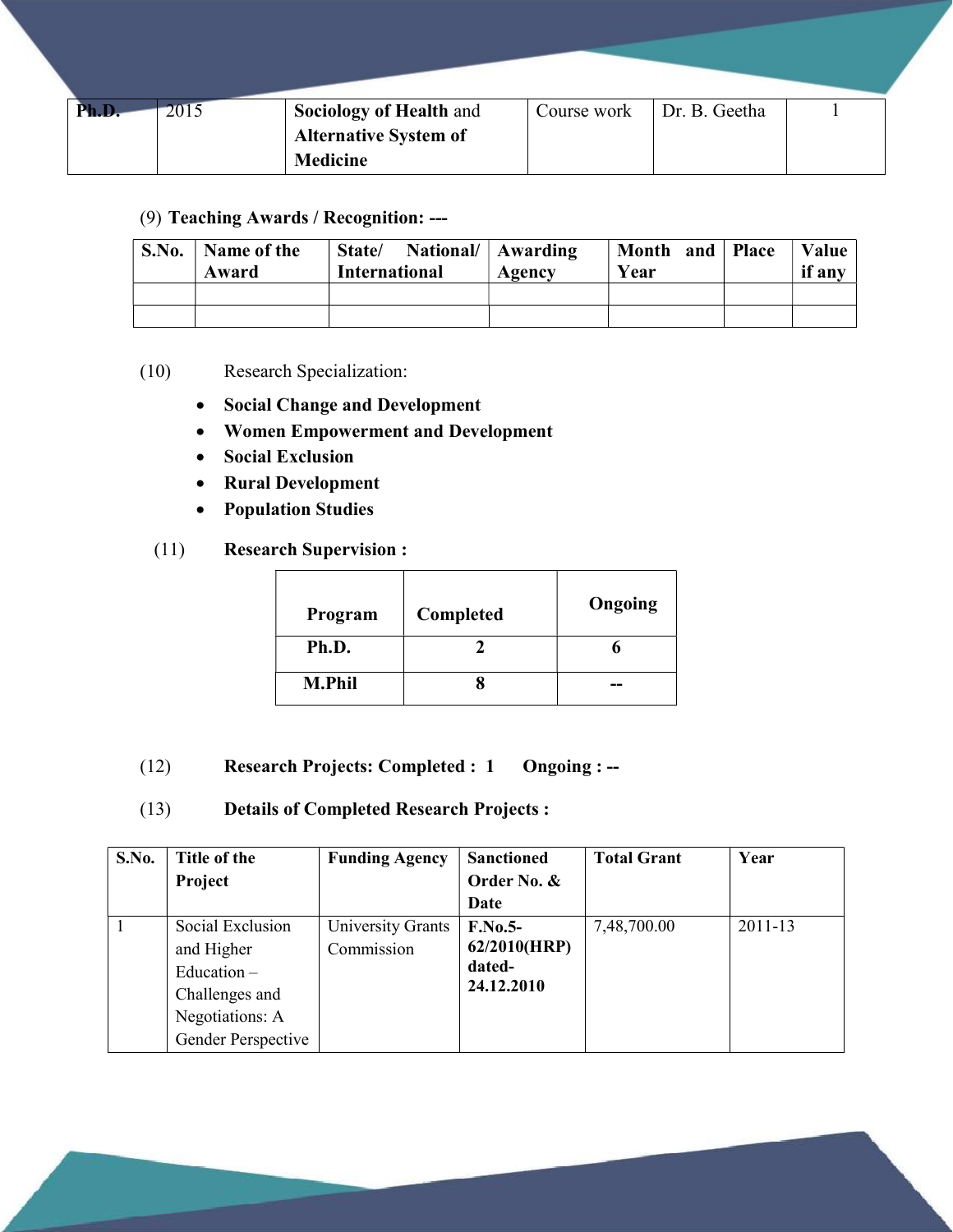### (14) Details of Ongoing Research Projects : --

| S.No. | Title of<br>the<br><b>Project</b> | Funding<br>Agency | <b>Sanctioned</b><br>Order No. &<br>Date | <b>Total Grant</b> | Year |
|-------|-----------------------------------|-------------------|------------------------------------------|--------------------|------|
|       |                                   |                   |                                          |                    |      |

### (15) Details of Present Research Scholars :

| S.No.          | Name of the Scholar | <b>Registered Thesis Title</b>                                                                                                                           | Register No.<br>with Date            | Fellowship<br><b>Details</b>                                               |
|----------------|---------------------|----------------------------------------------------------------------------------------------------------------------------------------------------------|--------------------------------------|----------------------------------------------------------------------------|
| 1              | K. Krishnan         | <b>Challenges</b><br>$\iota$<br><b>Arunthathiyars</b><br>in<br>the<br>process of Empowerment -<br>A Sociological Study in<br><b>Tamil Nadu.</b>          | P 9826 &<br>06.06.2012               | Part Time                                                                  |
| $\overline{2}$ | S. Abirami          | <b>Gender Socialization in the</b><br>Family and its impact on<br>the Society with reference<br>to Madurai District, Tamil<br>Nadu.                      | P 9839 &<br>13.06.2012               | Part Time                                                                  |
| $\overline{3}$ | S. Dhanalakshmi     | Socio-cultural<br><b>Determinants of Maternal</b><br>Health Care $-A$ Study in<br>Madurai City.                                                          | P 9840 &<br>13.06.2012               | Part Time                                                                  |
| $\overline{4}$ | Sifa Rahamania Gani | <b>Globalization</b> and Social<br>$Change - A$ Study<br>$\mathfrak{o}n$<br><b>Family</b> and <b>Culture</b><br>in<br><b>Rural Tamil Nadu.</b>           | P 9864 $\overline{\&}$<br>01.07.2012 | Part Time<br>Awarded                                                       |
| 5              | B. Gokulan          | <b>Knowledge and Experience</b><br><b>Teenagers</b><br>towards<br>of<br>Substance $Abuse - A$ Study<br>among School Goers of<br><b>Madurai District.</b> | F 8952 &<br>01.09.2012               | Full Time<br><b>BPR&amp;D Fellow</b>                                       |
| 6              | R. Usha Bhagavathi  | <b>New Thinking on Infertility</b><br>- A Sociological Study on<br><b>Childless Women.</b>                                                               | F8954 &<br>01.09.2012                | Full Time<br><b>CWDS Fellow</b><br>Submitted-<br>waiting for viva-<br>voce |
| $\overline{7}$ | G.B. Varshitha      | A Sociological Analysis of<br>utilization<br>of<br>Complementary<br>and<br><b>Alternative</b> Systems<br>of<br><b>Medicine in Health Care</b>            | F9334<br>12.04.2014                  | University Non-<br><b>NET</b> fellow                                       |
| 8              | K. Priyadharshini   | Reflections and reactions of<br><b>Adolescent</b><br><b>Girls</b><br>on<br>Violence against Women in<br><b>Madurai City – A Study in</b>                 | P3819<br>23.1.2015                   |                                                                            |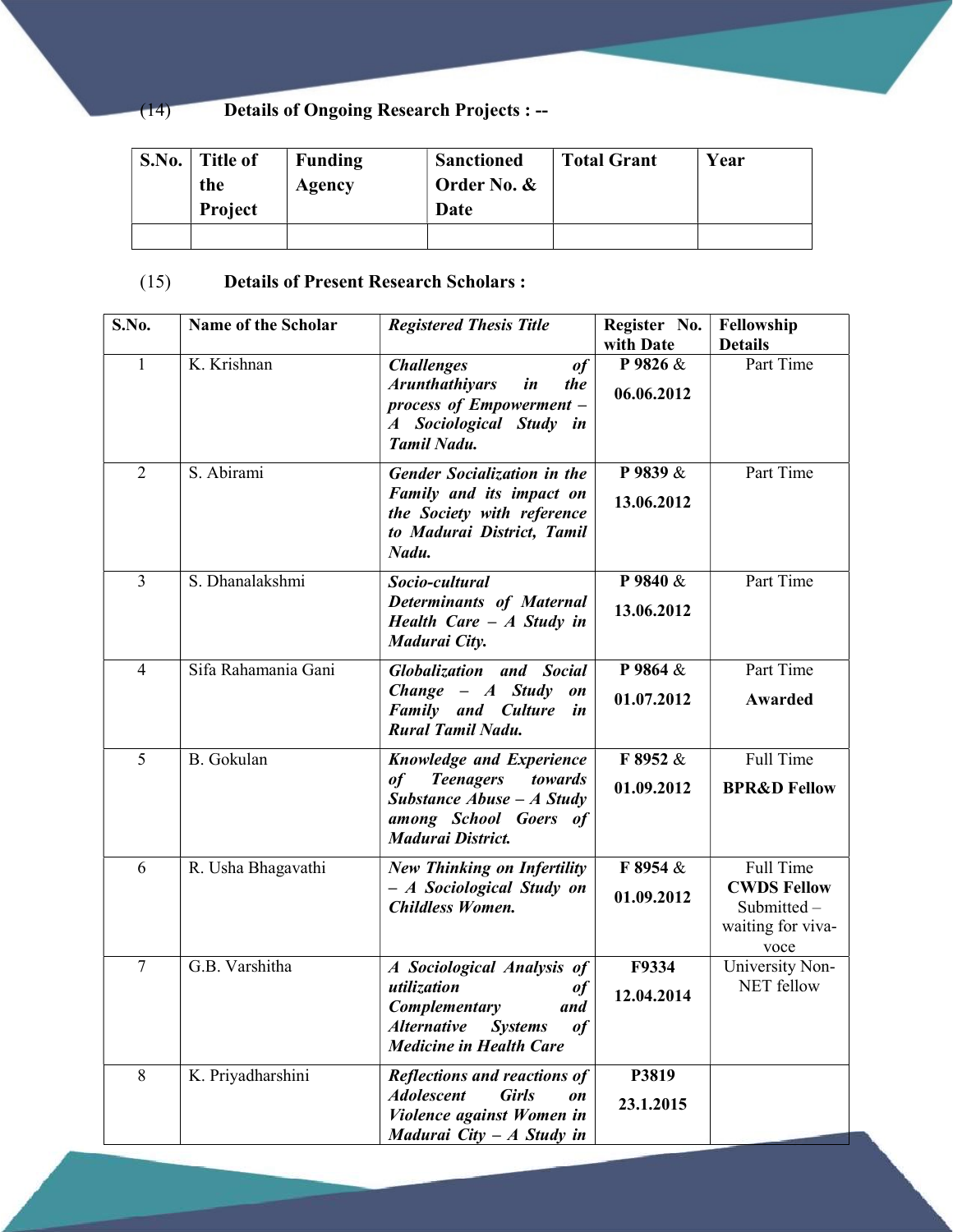| <b>Feminist Perspective</b> |  |
|-----------------------------|--|

### (16) Research Awards / Recognition: --

| S.No. | Name of the<br>Award | State/ National/   Awarding<br><b>International</b> | Agency | <b>Month</b><br>and Year | <b>Place</b> | Value<br>if any |
|-------|----------------------|-----------------------------------------------------|--------|--------------------------|--------------|-----------------|
|       |                      |                                                     |        |                          |              |                 |
|       |                      |                                                     |        |                          |              |                 |

# (17) Publications :

| $\overline{\mathbf{S}}$ .No | <b>Title</b>                                                                                                                                   | Author(s)                              | Journal<br><b>Number</b>                                               | $\overline{\mathbf{Yr}}$  | Volume               | Pages          | Impact<br>Factor | <b>ISBN</b>                           | Peer review<br>/ Non peer<br>review |
|-----------------------------|------------------------------------------------------------------------------------------------------------------------------------------------|----------------------------------------|------------------------------------------------------------------------|---------------------------|----------------------|----------------|------------------|---------------------------------------|-------------------------------------|
| $\mathbf{1}$                | From periphery to<br>pivotal - A Shift<br>in the Approach<br>of Women's<br>Development'                                                        | Dr. B. Geetha                          | <b>VNSGU</b><br>Journal of<br>Humanitie<br>s and<br>Social<br>Sciences | (Dec<br>2010              |                      | $25 - 38$      |                  | <b>ISSN</b><br>0975-<br>637X          |                                     |
| $\overline{2}$              | 'Internet – $\overline{A}$<br>Dangerous Web<br>for Women'<br>Pp                                                                                | Dr. B. Geetha<br>and<br>R. Pagutharivu | Indian<br>Police<br>Journal                                            | (Dec)<br>2010             |                      | $55-62$        |                  | <b>ISSN</b><br>0537-<br>2429          |                                     |
| $\overline{\mathbf{3}}$     | Reflections of<br>Women's<br>Inclusion in Local<br>Self-Government:<br>A Study in<br>Madurai District                                          | Dr. B. Geetha                          | Journal of<br>Women's<br><b>Studies</b><br>(GEM)                       | $(\mathrm{July}$<br>2012) |                      | $49-62$        |                  |                                       |                                     |
| $\overline{\mathbf{4}}$     | Women,<br>Empowerment<br>and Self-Help<br>Group Movement<br>$- A$ Study in<br>Madurai District                                                 | Dr. B. Geetha                          | Journal of<br>Empirical<br>Research<br>in<br>Managem<br>ent<br>(JERM)  | (2012)                    |                      | $31 - 39$      |                  | ISSN:<br>$2249-$<br>1864              |                                     |
| 5                           | 'From Exclusion<br>to Empowerment<br>- A conceptual<br>analysis of<br>women<br>development<br>processes'.                                      | Dr. B. Geetha                          | Indian<br>Journal of<br>Women's<br><b>Studies</b>                      | (2014)                    |                      | 73-84          |                  | $ISSN-$<br>2320-<br>6403              |                                     |
| 6                           | 'Women's<br>Education and<br>Empowerment-<br>An Empirical<br>Study among<br>Doctoral Research<br>Scholars of<br>Madurai Kamaraj<br>University' | Dr. B. Geetha                          | Human<br>Rights<br>Internatio<br>nal<br>Research<br>Journal            | (2015)                    | Vol. $3$<br>Issue-1, | $347 -$<br>352 |                  | <b>ISSN</b><br>2320-<br>6942,<br>2015 |                                     |
|                             |                                                                                                                                                |                                        |                                                                        |                           |                      |                |                  |                                       |                                     |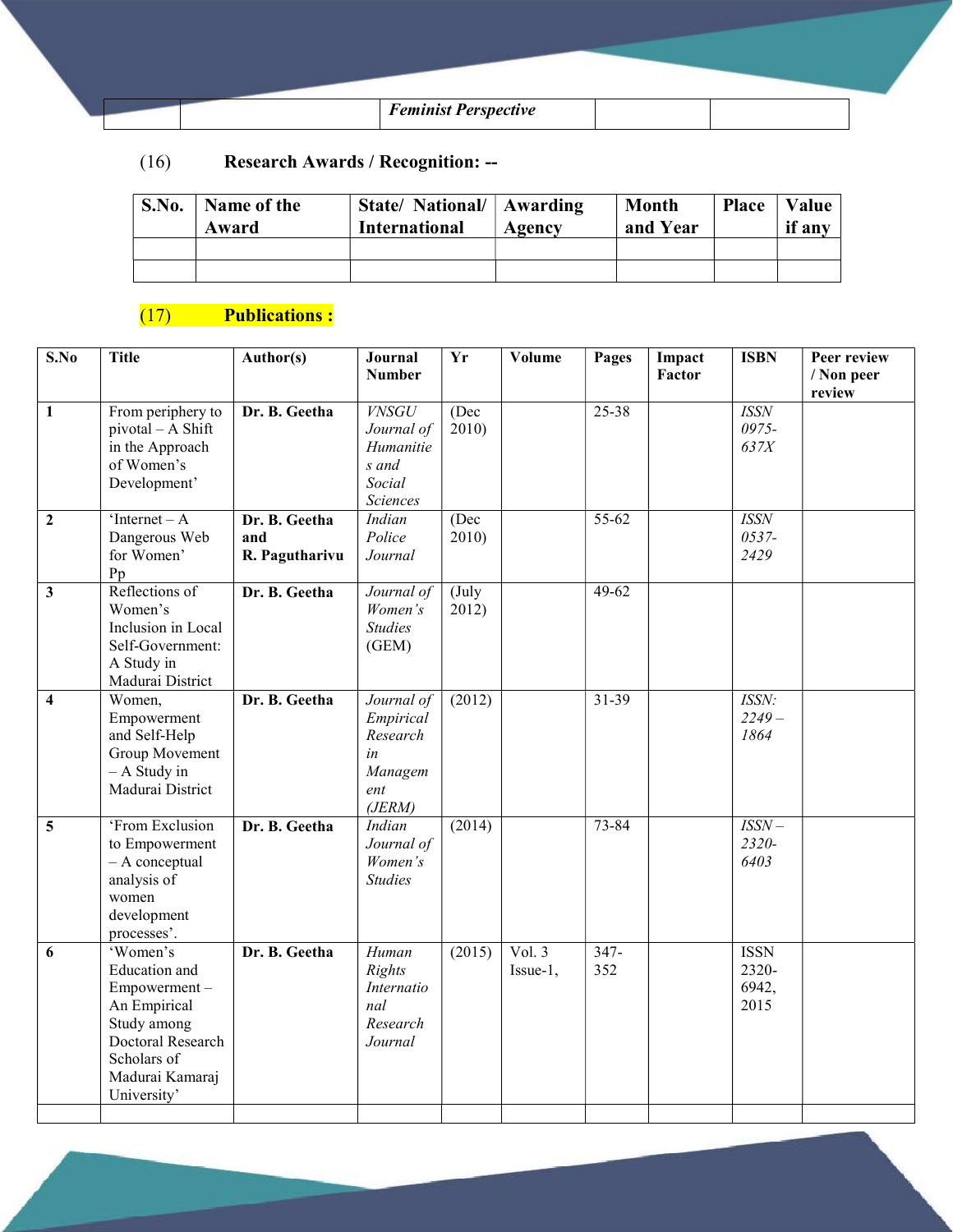# (18) Conferences Participation :

| Name of                                       | Date                         | <b>Place</b>                   | State / National/                               | <b>Attended/Presented</b> |
|-----------------------------------------------|------------------------------|--------------------------------|-------------------------------------------------|---------------------------|
| the Conference                                |                              |                                | <b>International</b>                            | (Post/Oral/)              |
| 'Atrocities<br>Among                          | March                        | Department<br>of               | <b>UGC</b> Sponsored                            | Oral presentation         |
| Women'                                        | $30^{th}$ 2011               | Sociology,<br>MK               | National Seminar                                |                           |
|                                               |                              | University                     |                                                 |                           |
| Quality Nursing Care-                         | $6^{\text{th}}$<br>June      | Sri Ramakrishna                | National Workshop                               | Oral presentation         |
| Sociological                                  | 2012                         | Institute of                   |                                                 |                           |
| Perspective                                   |                              | Paramedical                    |                                                 |                           |
|                                               |                              | Sciences,                      |                                                 |                           |
|                                               |                              | Coimbatore                     |                                                 |                           |
| 'Empowerment<br>of                            | $5 - 6$<br>July              | Mother<br>Teresa               | National Seminar                                | Oral presentation         |
| Women<br>through                              | 2012                         | Women's                        |                                                 |                           |
| Political Rights',                            |                              | University,<br>Kodaikanal.     |                                                 |                           |
| Media<br>'New<br>in<br>a                      | $14^{th}$                    | Department<br>of               | <b>ICSSR</b> sponsored                          | Oral presentation         |
| Globalized Society',                          | December                     | Sociology, M K                 | National Seminar                                |                           |
|                                               | 2012                         | University                     |                                                 |                           |
| "Social Exclusion and                         | 20 and 21                    | for<br>Centre                  | National conference                             | Oral presentation         |
| Inclusion of Women"                           | August                       | Women's                        |                                                 |                           |
|                                               | 2013                         | Studies,                       |                                                 |                           |
|                                               |                              | Alagappa                       |                                                 |                           |
|                                               |                              | university,                    |                                                 |                           |
|                                               |                              | Karaikudi                      |                                                 |                           |
| Transition,<br>Health                         | 26 to 28                     | <b>SRM</b>                     | National conference -<br>Indian Association for | Oral presentation         |
| Change<br>Social<br>and<br>Development        | December<br>2013             | University,<br>Kattankulathur  | Social Sciences and                             |                           |
|                                               |                              |                                | Health, Eleventh                                |                           |
|                                               |                              |                                | conference                                      |                           |
| 'Assisted Reproductive                        | $24^{th}$ & $25^{th}$        | Department<br>of               | Two Day National                                | Oral presentation         |
| Technologies<br>and                           | January                      | Women's                        | Workshop                                        |                           |
| Possible Challenges on                        | 2014                         | Studies,                       |                                                 |                           |
| Rights and Status of<br>Women                 |                              | Bharathidasan                  |                                                 |                           |
|                                               |                              | University,<br>Tiruchirappalli |                                                 |                           |
| 'Impact of Violence on                        | 26 <sup>th</sup><br>and      | SERFAC,                        | National Seminar                                | Oral presentation         |
| Social<br>Institutions                        | $27^{\rm th}$<br>Sept        | Chennai, India                 |                                                 |                           |
| (Family, Education and                        | 2014                         |                                |                                                 |                           |
| Community) in India'                          |                              |                                |                                                 |                           |
| Safety and Security of                        | 19 and 20                    | Alagappa                       | National Conference                             | Oral presentation         |
| Women and Girls in                            | December                     | University,                    |                                                 |                           |
| Public Space: Planning                        | 2014                         | Karaikudi                      |                                                 |                           |
| and Designing<br>Mechanisms,                  |                              |                                |                                                 |                           |
| 'Sustainable                                  | 11 <sup>th</sup><br>and      | Jayaraj                        |                                                 |                           |
| Development and the                           | $12^{th}$                    | Annapackiyam                   |                                                 |                           |
| Role of Women in                              | February                     | College,                       |                                                 |                           |
| Nation Building                               | 2015                         | Peryakulam                     |                                                 |                           |
| Women Empowerment                             | $5^{\text{th}}$<br>and $6th$ | American<br>The                | International                                   | Oral presentation         |
| and Social Sciences -                         | March                        | College,                       | Conference                                      |                           |
| 2015                                          | 2015                         | Madurai                        |                                                 |                           |
| Women and Social                              | $21^{\rm st}$<br>and         | Alagappa                       | International                                   | Oral presentation         |
| Transformation: New<br>Era of Just and Gender | $22^{nd}$                    | University,                    | Conference                                      |                           |
| Fair Society (ICWS:                           | August<br>2015               | Karaikudi                      |                                                 |                           |
| 2015)                                         |                              |                                |                                                 |                           |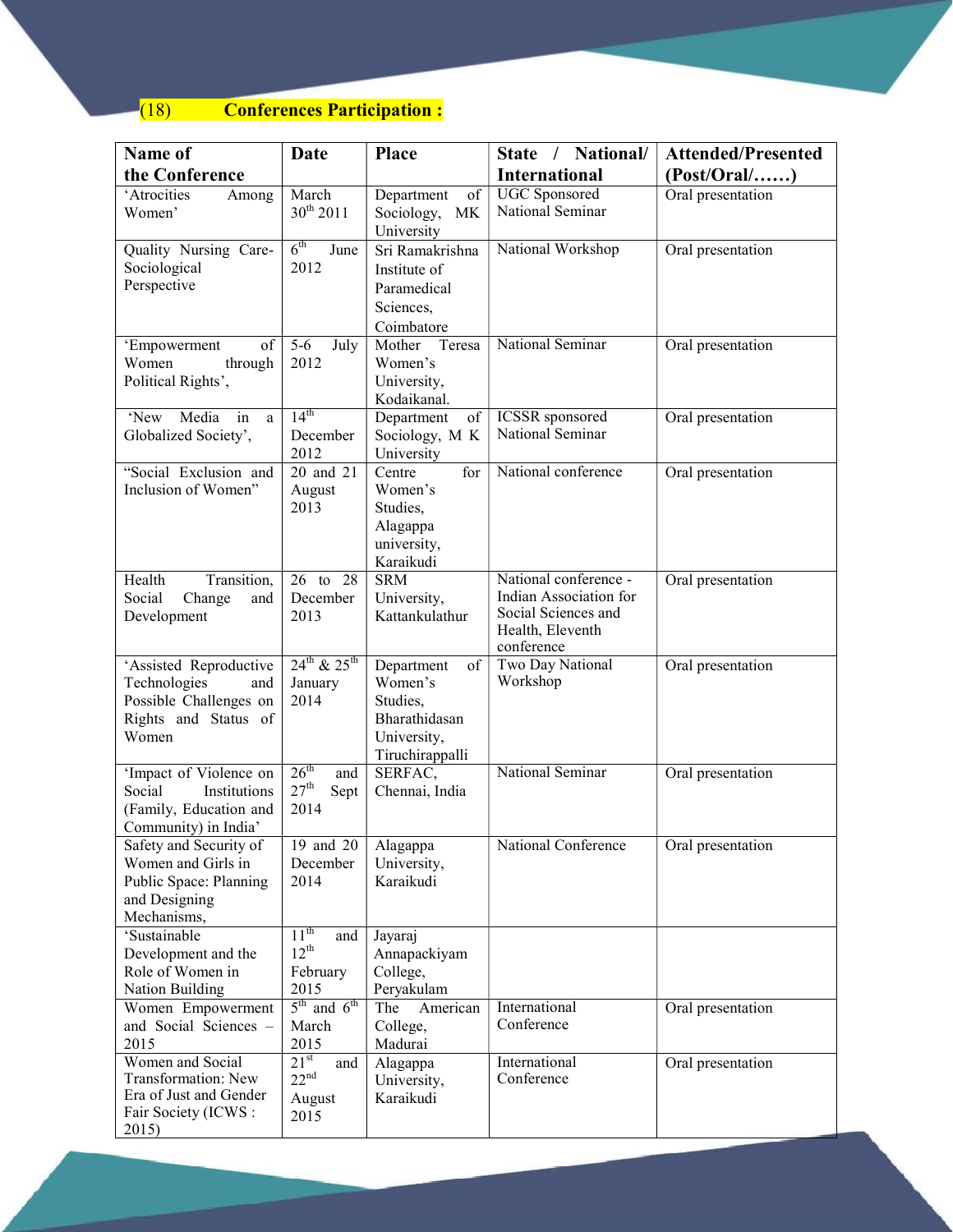| 'Women                  | October 8,                   | Nadar Mahajana            | National Conference          | Oral presentation |
|-------------------------|------------------------------|---------------------------|------------------------------|-------------------|
| Mile<br>Empowerment     | 2015                         | Sangha<br>S.              |                              |                   |
| Stones and Challenges'  |                              | Vellaichamy               |                              |                   |
|                         |                              | Nadar College,            |                              |                   |
|                         |                              | Madurai                   |                              |                   |
| Rights<br>Human<br>in   | 28.                          | <b>TDMNS</b>              | UGC sponsored                | Oral presentation |
| Contemporary India      | January                      | College,                  | National Seminar             |                   |
|                         | 2016                         | T.Kallikulam,             |                              |                   |
|                         |                              | Tirunelveli               |                              |                   |
|                         |                              | District                  |                              |                   |
| 'Sociology of Health -  | and $8th$<br>7 <sup>th</sup> | Madras Medical            | <b>ICMR</b> and <b>ICSSR</b> | Oral presentation |
| Awareness.              | March                        | Mission College           | sponsored National           |                   |
| Knowledge,              | 2016                         | Health<br>$\sigma$        | Level Conference             |                   |
| Transformation Impact   |                              | <b>Sciences</b><br>(A)    |                              |                   |
| - SHAKTI'               |                              | $\sigma$ f<br>the<br>Unit |                              |                   |
|                         |                              | Madras Medical            |                              |                   |
|                         |                              | Mission)                  |                              |                   |
|                         |                              | Chennai                   |                              |                   |
| Gender<br>Parity<br>and | $3^{rd}$                     | Department and            | One Day National             | Oral presentation |
| Women Employability     | February                     | Centre<br>for             | Seminar                      |                   |
| in Present Scenario     | 2017                         | Women's.                  |                              |                   |
|                         |                              | Mother<br>Teresa          |                              |                   |
|                         |                              | University,               |                              |                   |
|                         |                              | Kodaikanal                |                              |                   |
| Gender and Law: A       | 20 & 21                      | RC: 10 Gender             | National Seminar             | Oral presentation |
| Safe<br>Challenge<br>to | September                    | Studies, ISS &            |                              |                   |
| World Order             | 2017                         | Department<br>of          |                              |                   |
|                         |                              | Sociology,                |                              |                   |
|                         |                              | Teresa<br>Mother          |                              |                   |
|                         |                              | University,               |                              |                   |
|                         |                              | Kodaikanal                |                              |                   |
|                         |                              |                           |                              |                   |

# (19) Papers Presented in Conference :

| Name of the        | Date                      | <b>Place</b>     | <b>Title</b> | Author(s) | Conference             |
|--------------------|---------------------------|------------------|--------------|-----------|------------------------|
| Conference         |                           |                  |              |           | <b>Proceeding ISBN</b> |
| 'Atrocities        | 30 <sup>th</sup><br>March | of<br>Department |              |           |                        |
| Among Women'       | 2011                      | Sociology, MK    |              |           |                        |
|                    |                           | University       |              |           |                        |
| 'Empowerment of    | 5-6 July 2012             | Teresa<br>Mother |              |           |                        |
| Women through      |                           | Women's          |              |           |                        |
| Political Rights', |                           | University,      |              |           |                        |
|                    |                           | Kodaikanal.      |              |           |                        |
| 'New Media in a    | $14^{\text{th}}$          | of<br>Department |              |           |                        |
| Globalized         | December                  | Sociology, M K   |              |           |                        |
| Society',          | 2012                      | University       |              |           |                        |
| "Social Exclusion  | 21<br>and<br>20           | for<br>Centre    |              |           |                        |
| and Inclusion of   | August 2013               | Women's          |              |           |                        |
| Women"             |                           | Studies.         |              |           |                        |
|                    |                           | Alagappa         |              |           |                        |
|                    |                           | university,      |              |           |                        |
|                    |                           | Karaikudi        |              |           |                        |
| Health Transition, | 28<br>26<br>to            | <b>SRM</b>       |              |           |                        |
| Change<br>Social   | December                  | University,      |              |           |                        |
| and Development    | 2013                      | Kattankulathur   |              |           |                        |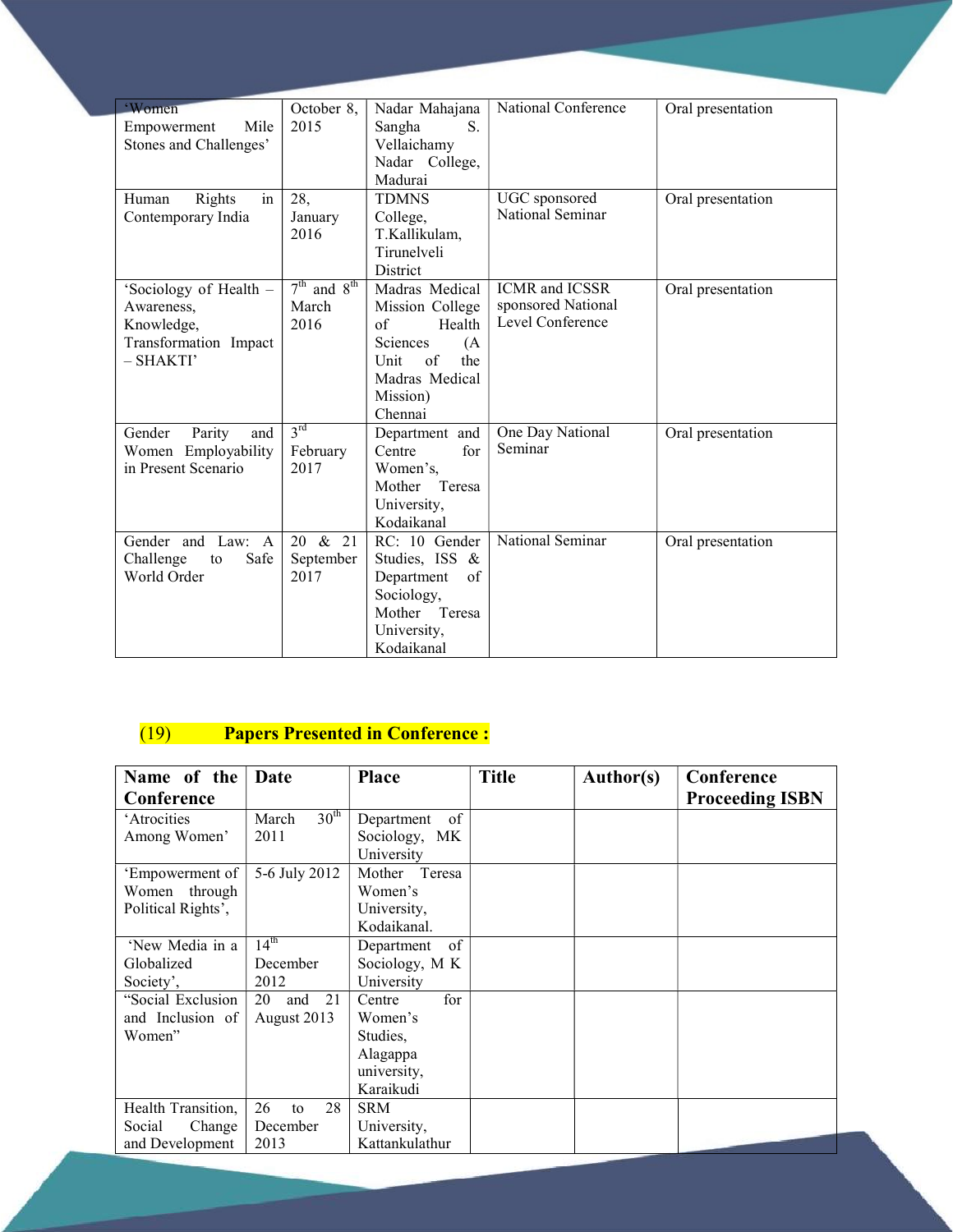| <b>Assisted</b>                    | $24^{\text{th}}$<br>$25^{\text{th}}$<br>$\&$ | of<br>Department      |                    |                  |  |
|------------------------------------|----------------------------------------------|-----------------------|--------------------|------------------|--|
| Reproductive                       | January 2014                                 | Women's               |                    |                  |  |
| Technologies and                   |                                              | Studies,              |                    |                  |  |
| Possible                           |                                              |                       |                    |                  |  |
|                                    |                                              | Bharathidasan         |                    |                  |  |
| Challenges<br>on                   |                                              | University,           |                    |                  |  |
| Rights and Status                  |                                              | Tiruchirappalli       |                    |                  |  |
| of Women                           |                                              |                       |                    |                  |  |
| of<br>'Impact                      | $26^{\text{th}}$ and $27^{\text{th}}$        | SERFAC,               |                    |                  |  |
| Violence<br>on                     | Sept 2014                                    | Chennai, India        |                    |                  |  |
| Social Institutions                |                                              |                       |                    |                  |  |
| (Family,                           |                                              |                       |                    |                  |  |
| Education<br>and                   |                                              |                       |                    |                  |  |
| Community)<br>in                   |                                              |                       |                    |                  |  |
| India'                             |                                              |                       |                    |                  |  |
| Safety and                         | 19<br>and<br>20                              | Alagappa              |                    |                  |  |
| Security of                        | December                                     | University,           |                    |                  |  |
| Women and Girls                    | 2014                                         | Karaikudi             |                    |                  |  |
| in Public Space:                   |                                              |                       |                    |                  |  |
| Planning and                       |                                              |                       |                    |                  |  |
|                                    |                                              |                       |                    |                  |  |
| Designing                          |                                              |                       |                    |                  |  |
| Mechanisms,                        |                                              |                       |                    |                  |  |
| 'Sustainable                       | $11th$ and $12th$                            | Jayaraj               | Women and          | <b>B.</b> Geetha |  |
| Development and                    | February                                     | Annapackiyam          | <b>Sustainable</b> |                  |  |
| the Role of                        | 2015                                         | College,              | Development        |                  |  |
| Women in Nation                    |                                              | Peryakulam            |                    |                  |  |
| <b>Building</b>                    |                                              |                       |                    |                  |  |
| Women                              | 5 <sup>th</sup><br>$6^{\text{th}}$<br>and    | The<br>American       |                    |                  |  |
| Empowerment                        | March 2015                                   | College,              |                    |                  |  |
| Social<br>and                      |                                              | Madurai               |                    |                  |  |
| Sciences $-2015$                   |                                              |                       |                    |                  |  |
| Women and                          | $21st$ and $22nd$                            | Alagappa              |                    |                  |  |
| Social                             | August 2015                                  | University,           |                    |                  |  |
| Transformation:                    |                                              | Karaikudi             |                    |                  |  |
| New Era of Just                    |                                              |                       |                    |                  |  |
| and Gender Fair                    |                                              |                       |                    |                  |  |
| Society (ICWS:                     |                                              |                       |                    |                  |  |
| 2015)                              |                                              |                       |                    |                  |  |
| 'Women                             | 8,<br>October                                | Nadar Mahajana        |                    |                  |  |
| Empowerment                        | 2015                                         | S.<br>Sangha          |                    |                  |  |
| Mile Stones and                    |                                              | Vellaichamy           |                    |                  |  |
| Challenges'                        |                                              | Nadar College,        |                    |                  |  |
|                                    |                                              | Madurai               |                    |                  |  |
| Human Rights in                    | 28,<br>January                               | <b>TDMNS</b>          |                    |                  |  |
| Contemporary                       | 2016                                         | College,              |                    |                  |  |
| India                              |                                              | T.Kallikulam,         |                    |                  |  |
|                                    |                                              | Tirunelveli           |                    |                  |  |
|                                    |                                              | District              |                    |                  |  |
| 'Sociology<br>of                   | 7 <sup>th</sup><br>8 <sup>th</sup><br>and    | Madras Medical        |                    |                  |  |
| Health<br>$\overline{\phantom{0}}$ | March 2016                                   |                       |                    |                  |  |
|                                    |                                              | Mission College<br>of |                    |                  |  |
| Awareness,                         |                                              | Health                |                    |                  |  |
| Knowledge,                         |                                              | Sciences<br>(A)       |                    |                  |  |
| Transformation                     |                                              | Unit<br>of<br>the     |                    |                  |  |
| Impact                             |                                              | Madras Medical        |                    |                  |  |
| SHAKTI'                            |                                              | Mission)              |                    |                  |  |
|                                    |                                              | Chennai               |                    |                  |  |
| Gender Parity and                  | $3^{\text{rd}}$<br>February                  | Department and        |                    |                  |  |
| Women                              | 2017                                         | Centre<br>for         |                    |                  |  |
| Employability in                   |                                              | Women's,              |                    |                  |  |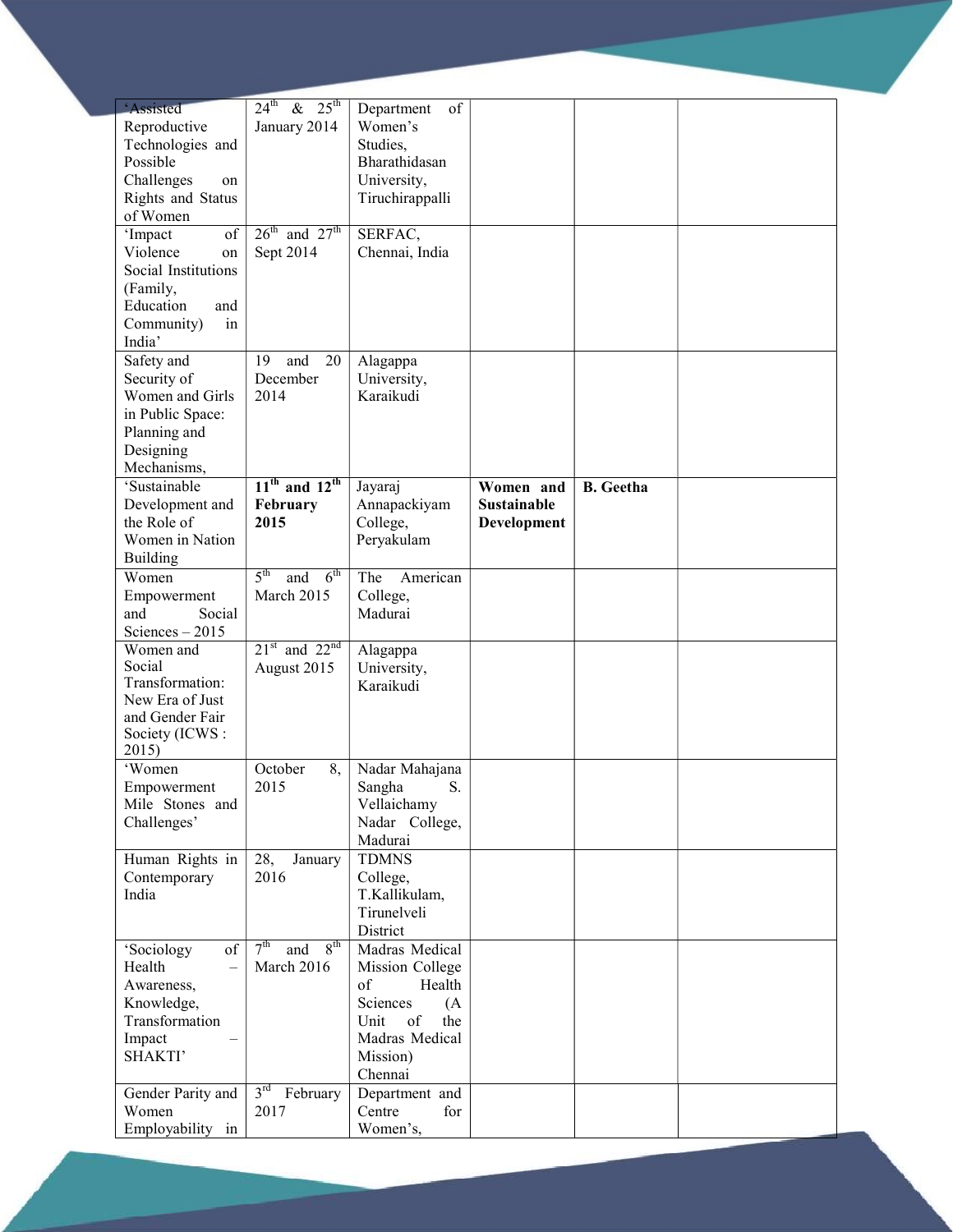| <b>Present Scenario</b> |           | Mother Teresa            |              |  |
|-------------------------|-----------|--------------------------|--------------|--|
|                         |           | University,              |              |  |
|                         |           | Kodaikanal               |              |  |
|                         |           |                          |              |  |
| A Challenge to          | September | Studies, ISS $\&$ Rights | of           |  |
| Safe World Order   2017 |           | Department of Childless  |              |  |
|                         |           | Sociology,               | <b>Women</b> |  |
|                         |           | Mother Teresa            |              |  |
|                         |           | University,              |              |  |
|                         |           | Kodaikanal               |              |  |

### (20) Conference/Workshop/Seminar/Training Organized:

| <b>Type</b> | <b>Name</b> | Date(s)   Place | Role<br><b>Played</b> | No of<br><b>Days</b> | No.of<br>Participants   Agency | <b>Funding Budget</b> | if any |
|-------------|-------------|-----------------|-----------------------|----------------------|--------------------------------|-----------------------|--------|
|             |             |                 |                       |                      |                                |                       |        |
|             |             |                 |                       |                      |                                |                       |        |

#### (21) Research Publication Impact : --

| No.of<br><b>Publications</b> | <b>Total</b> | <b>Highest</b><br><b>Citation</b>   Citation | h-index | <b>Total</b><br>Impact<br>Factor | Lowest<br>Impact<br>Factor | Average<br>Impact<br>Factor |
|------------------------------|--------------|----------------------------------------------|---------|----------------------------------|----------------------------|-----------------------------|
|                              |              |                                              |         |                                  |                            |                             |
|                              |              |                                              |         |                                  |                            |                             |

### (22) Books Published :

| S.No | Title of the                | Author(s)  | Publisher    | Year | <b>Total No</b> | <b>With ISBN</b>  | <b>Editor Name for</b> |
|------|-----------------------------|------------|--------------|------|-----------------|-------------------|------------------------|
|      | <b>Book/Chapter</b>         |            |              |      | of Pages        | <b>Number</b>     | <b>Edited Books</b>    |
| 1.   | Vikatan Year Book           | Dr. B.     | Chennai:     | 2015 | Pp 638-         | 978-81-8476-693-6 |                        |
|      | 2016                        | Geetha, R. | Vikatan      |      | 640             |                   |                        |
|      | 0000000000000<br>nnn        | Usha       | Pirasuram    |      |                 |                   |                        |
|      | 00000000000"                | Baghavathy |              |      |                 |                   |                        |
| 2.   | Climate Change,             | Dr. B.     | Madurai:     | May  | Pp 301-         | 978-93-85109-56-0 | Dr. Sadasivam          |
|      |                             |            |              |      |                 |                   |                        |
|      | Environment and             | Geetha     | Vergal       | 2016 | 306             |                   |                        |
|      | Agricultural                |            | Publication, |      |                 |                   |                        |
|      | Development                 |            |              |      |                 |                   |                        |
|      | 'Women,                     |            |              |      |                 |                   |                        |
|      | Environment and             |            |              |      |                 |                   |                        |
|      | Sustainable                 |            |              |      |                 |                   |                        |
|      | Development'                |            |              |      |                 |                   |                        |
| 3.   | Women and Social            | Dr. B.     | Karaikudi:   | 2016 | Pp 60-67        | 978-81-928690-4-9 | Dr. Manimegalai        |
|      | Transformation              | Geetha, R. | Alagappa     |      |                 |                   | and Dr. K.R.           |
|      | 'Technological              | Usha       | University   |      |                 |                   | Murugan                |
|      | <b>Interventions</b><br>for | Baghavathy |              |      |                 |                   |                        |
|      | Childlessness<br>and        |            |              |      |                 |                   |                        |
|      | Social                      |            |              |      |                 |                   |                        |
|      | in<br>Transformation        |            |              |      |                 |                   |                        |
|      | of<br><b>Status</b><br>the  |            |              |      |                 |                   |                        |
|      | Women                       |            |              |      |                 |                   |                        |
|      |                             |            |              |      |                 |                   |                        |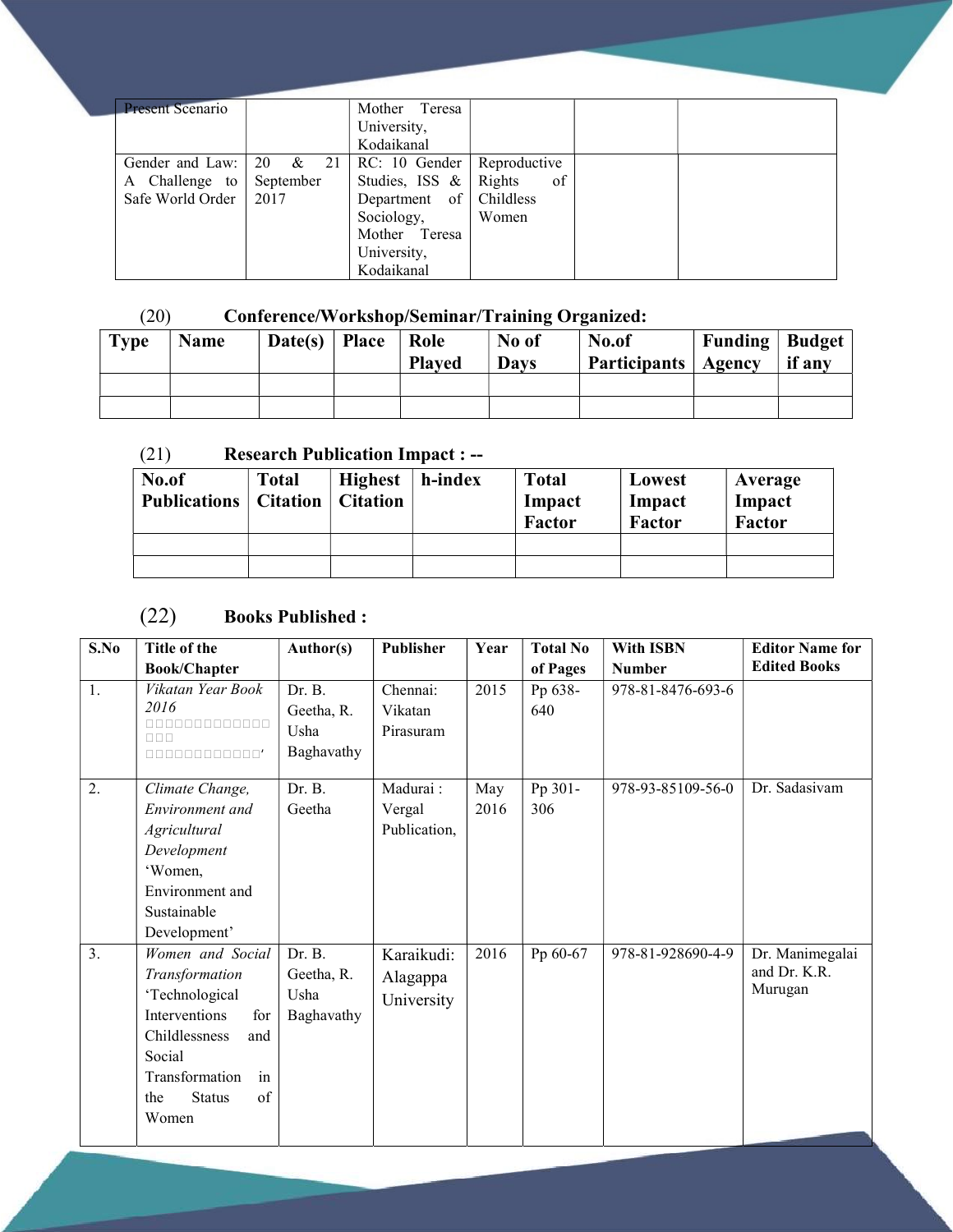| S.No           | Title with Page Nos.           | Details of               | ISBN/ISSN        | Whether sole/          | <b>API</b> Score |
|----------------|--------------------------------|--------------------------|------------------|------------------------|------------------|
|                |                                | Conference               |                  | Corresponding Author   |                  |
| $\mathbf{1}$   | Globalization,                 | National level           | <b>ISBN 978-</b> | First author           |                  |
|                | Technological Advent in        | seminar on               | 93-80499-        |                        |                  |
|                | Reproductive Health and        | 'Women                   | 99-4             |                        |                  |
|                | Women's                        | <b>Empowerment</b> and   |                  |                        |                  |
|                | Empowerment. (Vol.-II)         | Globalization'           |                  |                        |                  |
|                | Pp 1-5                         |                          |                  |                        |                  |
|                | January 2015                   |                          |                  |                        |                  |
| $\overline{2}$ | <b>Quest for Mainstreaming</b> | International            | <b>ISBN 978-</b> | Corresponding Author   |                  |
|                | De-notified Nomadic            | Seminar                  | 93-80657-        |                        |                  |
|                | Tribes - An Analysis on        | Empowerment of           | $27-1$           |                        |                  |
|                | Report of National             | <b>Aboriginal Tribes</b> |                  |                        |                  |
|                | Advisory Council, 2012         | Pasumpon                 |                  |                        |                  |
|                | Pp 220-225                     | Muthuramalinga           |                  |                        |                  |
|                | March 2014                     | $The var$ - The          |                  |                        |                  |
|                |                                | Champion of              |                  |                        |                  |
|                |                                | Cause of the             |                  |                        |                  |
|                |                                | Depressed DNTs           |                  |                        |                  |
| 3              | Opportunities for              | National level           | <b>ISBN 978-</b> | Corresponding author   |                  |
|                | Women in Higher                | seminar on 'Issues       | 93-83209-        |                        |                  |
|                | Education - Myth and           | and Strategies for       | $00-2$           |                        |                  |
|                | Reality: An Empirical          | Women's                  |                  |                        |                  |
|                | Study.                         | $Empowerment -$          |                  |                        |                  |
|                | Pp 120-135                     | Vision 2020'             |                  |                        |                  |
|                | March 2013                     |                          |                  |                        |                  |
| $\overline{4}$ | 'Mainstreaming Gender          | National                 | <b>ISBN 978-</b> | Sole                   |                  |
|                | in Education with              | Conference on            | 81-927063-       |                        |                  |
|                | special reference to           | Gender                   | $2 - 0$          |                        |                  |
|                | Higher Education'              | Mainstreaming            |                  |                        |                  |
|                | Pp 147-159                     | <b>And Sustainable</b>   |                  |                        |                  |
|                | 2013                           | Development              |                  |                        |                  |
| $\overline{5}$ | Self-help Groups for           | International            | <b>ISBN 978-</b> | Sole                   |                  |
|                | Sustainable                    | Conference on            | 93-81992-        |                        |                  |
|                | Development Among              | Good Governance          | $10-4$           |                        |                  |
|                | Women - A Study in             | and Sustainable          |                  |                        |                  |
|                | Madurai District (Vol-1)       | Development              |                  |                        |                  |
|                | Pp 216-219                     |                          |                  |                        |                  |
|                | 22-23 March, 2012              |                          |                  |                        |                  |
|                |                                |                          |                  | <b>Total API Score</b> |                  |

# (23) Intellectual Property Rights generated: --

# (a) Patents :

| S.No. | <b>Patent title</b> | Author(s) | Patent No. and date<br>(for Granted) | <b>Filing No</b><br>(for<br><b>Submitting/Pending)</b> |
|-------|---------------------|-----------|--------------------------------------|--------------------------------------------------------|
|       |                     |           |                                      |                                                        |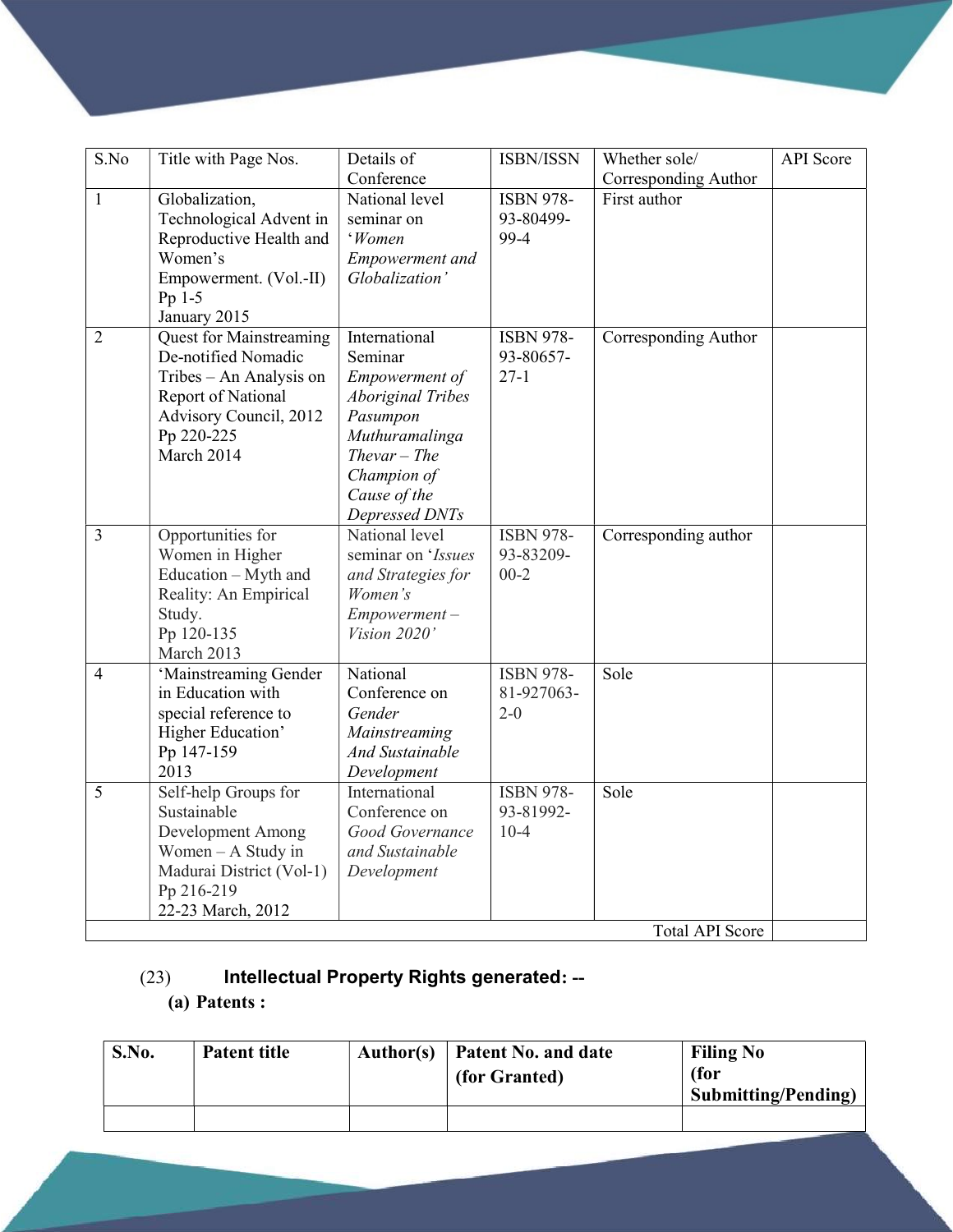#### (b) Technology Developed/Transferred : --

| S.No. | <b>Title</b> | <b>Author(s)</b> | <b>Transferred to</b> | Period | <b>Funding Support</b><br>received if any |
|-------|--------------|------------------|-----------------------|--------|-------------------------------------------|
|       |              |                  |                       |        |                                           |

#### (Transferred receiving Organization/Company/Industry)

#### (c) Software Developed : --

| S.No. | <b>Title</b> | <b>Author(s)</b> | <b>Purpose</b> | Period | <b>Funding Support</b><br>received if any |
|-------|--------------|------------------|----------------|--------|-------------------------------------------|
|       |              |                  |                |        |                                           |

#### (d) Scientific Data Contributions : --

Biological

| <b>Name</b> | <b>Author(s)</b> | ID | <b>Deposited Data Bank   Date</b> | Funding Support<br>received if any |
|-------------|------------------|----|-----------------------------------|------------------------------------|
|             |                  |    |                                   |                                    |

#### (Protein/DNA/RNA/Isolated Strains and their sequence information)

#### (e) Structural Data Contributions : (X-Ray/NMR/Microscope)

| Name | Author(s)   Methods | ID | Deposited Data Bank   Date   Funding | 'Support<br>$\frac{1}{1}$ received if<br>any |
|------|---------------------|----|--------------------------------------|----------------------------------------------|
|      |                     |    |                                      |                                              |

#### (24) Consultancy Services Offered :

| SI. | Name of            | <b>Period</b> | Revenue          | <b>Purpose of</b> | <b>Type</b> | Govt. / NGO /             |
|-----|--------------------|---------------|------------------|-------------------|-------------|---------------------------|
| No. | Client /           | (Month $\&$   | <b>Generated</b> | Consultancy       | (Service /  | <b>Small Scale</b>        |
|     | Organization       | Year)         | <b>Earned</b>    |                   | Project)    | <b>Industry / Private</b> |
| 1.  | Member, Board      | $2011 - 2013$ |                  |                   |             | Government                |
|     | of Management,     |               |                  |                   |             |                           |
|     | Jan Shiksha        |               |                  |                   |             |                           |
|     | Shansthan,         |               |                  |                   |             |                           |
|     | Madurai            |               |                  |                   |             |                           |
| 2.  | <b>Member</b>      | 2011          | --               | Certificate       |             | Government                |
|     | (Anthropologist),  | onwards       |                  | verification      |             |                           |
|     | District vigilance |               |                  | and               |             |                           |
|     | Committee,         |               |                  | Genuineness       |             |                           |
|     | Madurai District   |               |                  | of the            |             |                           |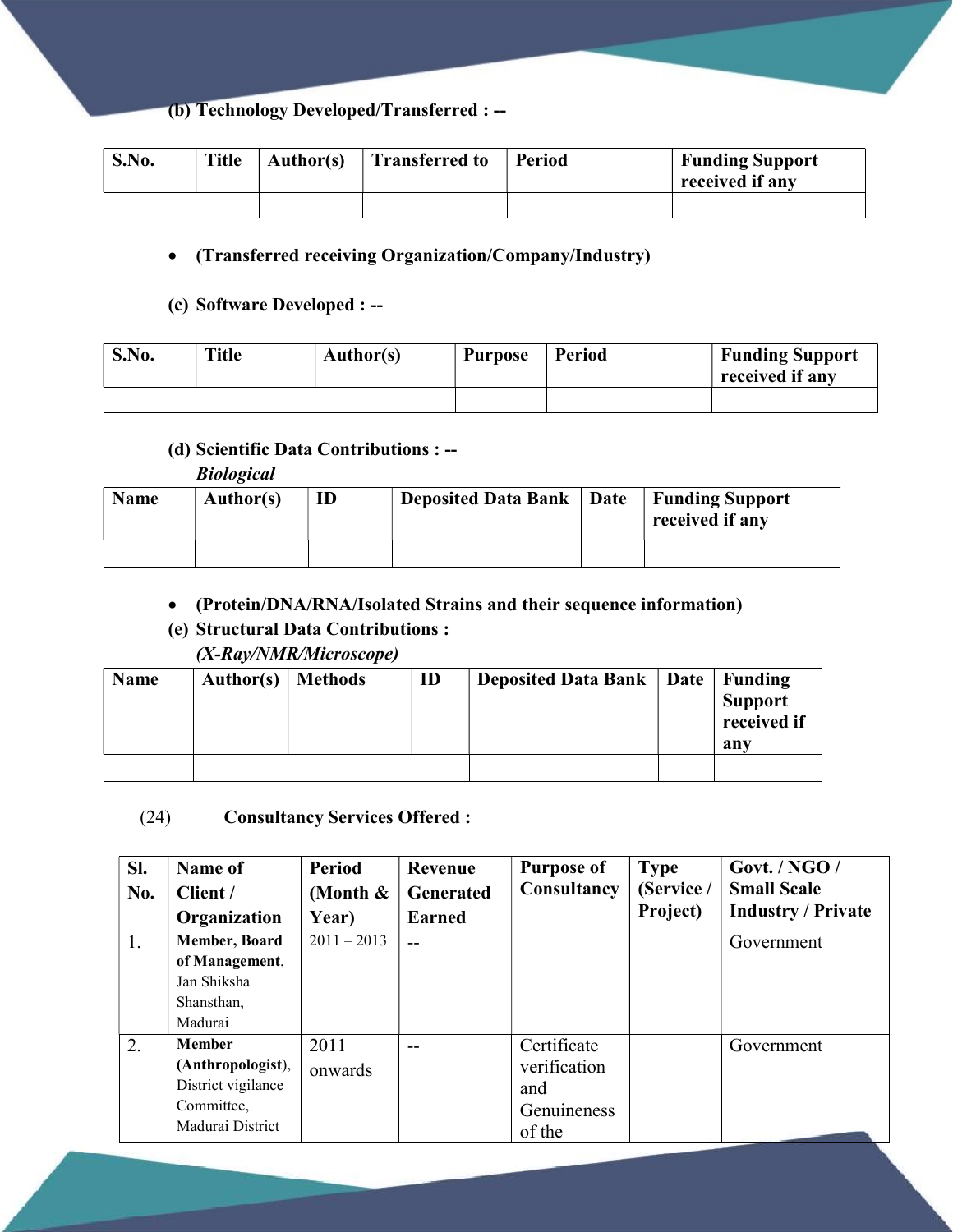|  | from 2011 August<br>onwards |  | certificates |  |
|--|-----------------------------|--|--------------|--|
|  |                             |  |              |  |

#### (25) Research Collaboration (Both National & International): --

| S.No. | Name of the<br>Collaborator | Institute | <b>Details</b> | <b>Collaboration</b>   Collaboration Output<br>(Papers/Patents/Research/Online) |
|-------|-----------------------------|-----------|----------------|---------------------------------------------------------------------------------|
|       |                             |           |                |                                                                                 |
|       |                             |           |                |                                                                                 |

#### (26) Foreign Academic Visit(s): --

| Country<br><b>Visited</b> | <b>Period</b><br>(From-To) | <b>Purpose of Visit</b><br>(Conference/Seminar/Workshop/Viva/Post-<br>doctoral/Visiting Professor) |
|---------------------------|----------------------------|----------------------------------------------------------------------------------------------------|
|                           |                            |                                                                                                    |
|                           |                            |                                                                                                    |

# (27)Academic Honors/ Awards / Fellowships : --

| <b>Name</b><br>(Honors/<br>Awards) | <b>Period</b><br>Month & Year) | <b>Awarding Agency</b> | <b>Place</b> | Value if<br>any |
|------------------------------------|--------------------------------|------------------------|--------------|-----------------|
|                                    |                                |                        |              |                 |

#### (28) Administrative Experience /Role Played :( Last Five Years)

| <b>Role Played</b>      | <b>Responsibilities</b> | <b>Period</b>                     |
|-------------------------|-------------------------|-----------------------------------|
|                         |                         | (Month & Year)                    |
| Deputy Director, Centre |                         | $2010 - 2013$                     |
| for Women's Studies,    |                         |                                   |
| Madurai<br>Kamaraj      |                         |                                   |
| University, Madurai,    |                         |                                   |
| Warden,<br>Deputy       |                         | August $2010 - \text{July } 2011$ |
| Women's<br>Hostel,      |                         |                                   |
| Madurai<br>Kamaraj      |                         |                                   |
| University,             |                         |                                   |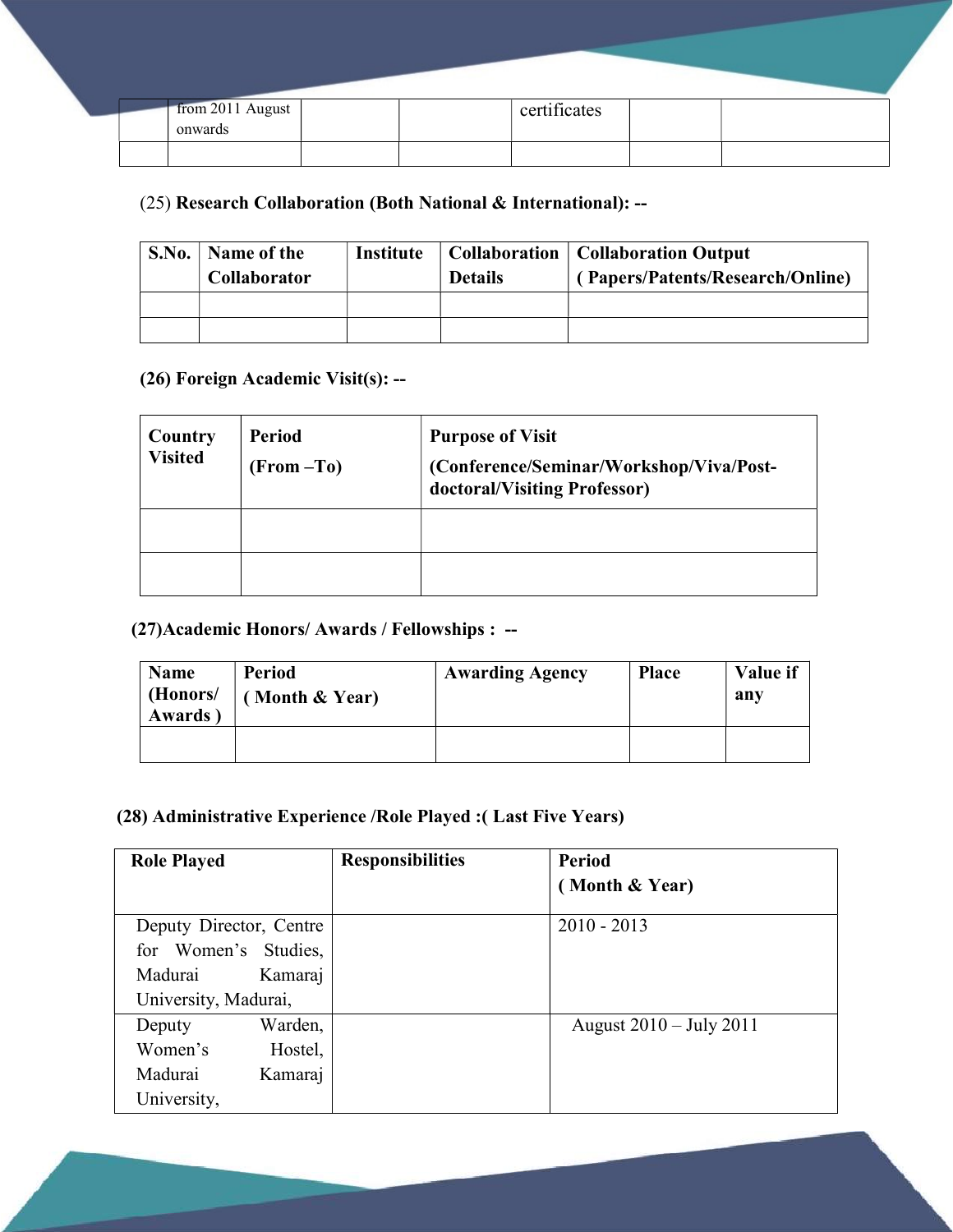### (29) Membership in Academic/Scientific/Societal Professional Bodies:

| <b>Name</b>                                                   | <b>Membership Period</b><br><b>Year/Life Member</b> | <b>State/National/</b><br><b>International</b> | <b>Participatory Roles</b><br>if any                                                                    |
|---------------------------------------------------------------|-----------------------------------------------------|------------------------------------------------|---------------------------------------------------------------------------------------------------------|
| Indian<br>Sociological<br>Society                             | Life Member                                         | <b>National</b>                                | Executive<br>Committee<br>Member, R C 07,<br>Rural, Peasant and<br>Tribal communities,<br>ISS 2008-2010 |
| Regional<br>Association<br>for Women's<br><b>Studies</b>      | Life Member                                         | Regional                                       |                                                                                                         |
| Indian<br>Association<br>for Social<br>Sciences and<br>Health | Life Member                                         | <b>National</b>                                |                                                                                                         |
| Kerala<br>Sociological<br>Society,<br>Trivandrum              | Life Member                                         | <b>State</b>                                   |                                                                                                         |

#### (30) Extension Activities:

| <b>Activity</b><br><b>Name</b> | Details of<br><b>Activity</b> | <b>Place</b> | <b>Period</b><br>(Month & Year) | Societal Impact(s) $/$<br>Contribution(s) |
|--------------------------------|-------------------------------|--------------|---------------------------------|-------------------------------------------|
|                                |                               |              |                                 |                                           |
| advocacy                       | Organized                     | Pandian      | November 2011                   |                                           |
| programme                      | advocacy                      | Nagar        |                                 |                                           |
|                                | programme on                  | Slum         |                                 |                                           |
|                                | "Women and                    | area,        |                                 |                                           |
|                                | Health".                      | Madurai      |                                 |                                           |
|                                | Students of                   |              |                                 |                                           |
|                                | Sociology                     |              |                                 |                                           |
|                                | performed                     |              |                                 |                                           |
|                                | Cultural activities           |              |                                 |                                           |
|                                | - Street Theater,             |              |                                 |                                           |
|                                | music etc.                    |              |                                 |                                           |